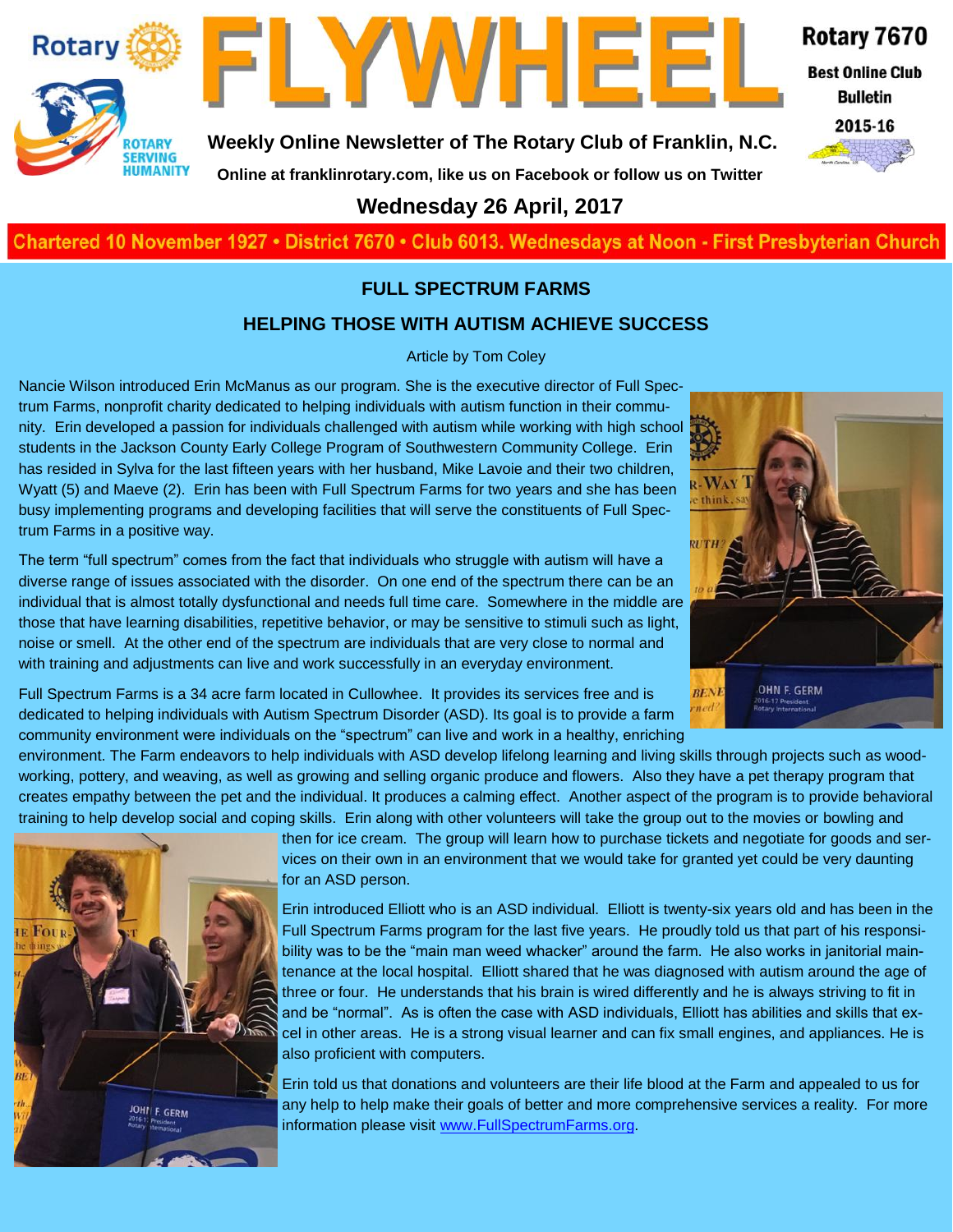



Rotary 7670

**Best Online Club Bulletin** 



**Weekly Online Newsletter of The Rotary Club of Franklin, N.C. Online at franklinrotary.com, like us on Facebook or follow us on Twitter**

### **Wednesday 26 April, 2017**

### **Charted November 29, 1927 • District 7670 • Club 6013 Wednesdays at Noon - First Presbyterian Church**

#### **Back Packs Great Again!**

Community Service Chair Patrick Betancourt announced Wednesday that the club did over 600 back packs in less than two hours! Great work



once again and reminding everyone the next one will be Monday May 22nd at Care Net from 4-6p. This is a great way for new members to get involved. If you need a makeup this is another great way to do it.

## **Welcome John!**

On Wednesday the Rotary Club of Franklin inducted their newest member John



Wert. John is the outreach director for Macon Jackson Habitat for Humanity. John is sponsored by AG Sean. Let's give John a big Rotary Club of Franklin welcome!

## **Student of the Month!**

On Wednesday Rotarian Gary Shields recognized the April Student of the Month...congrats



## to Megan Hammaker, senior at FHS. Megan is an honor student, member of the FHS Swim Team and secretary of the FHS Interact Club. She also plans on attending WCU this fall! Great job Megan!

## **Foundation Contributions Update**

Latest foundation update is we are over \$154 per capita on annual giving. Still have over 40 members or so that have not yet contributed. Mike Norris-foundation chair recently stressed the importance of making your foundation contributions and you have an opportunity to make it very easy through Rotary Direct. As of now there are currently 17 club members enrolled. See Mike and he'll get you started!!

**Rotary Service 5/3/17** Greeter: TBA



Prayer/Pledge/4 Way: AG Sean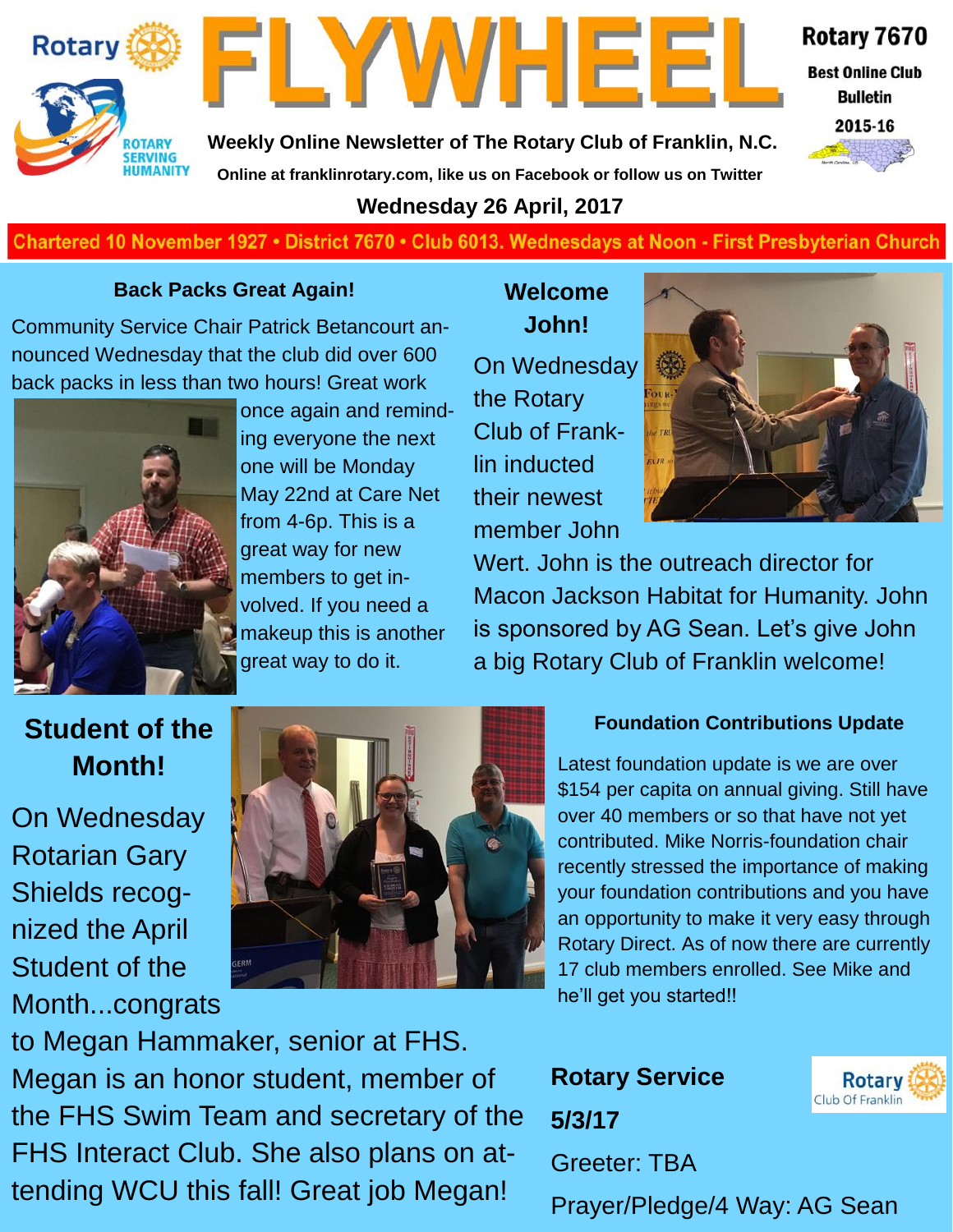



Rotary 7670

**Best Online Club Bulletin** 

2015-16

**Online at franklinrotary.com, like us on Facebook or follow us on Twitter**

**Wednesday 26 April, 2017**

**Charted November 29, 1927 • District 7670 • Club 6013 Wednesdays at Noon - First Presbyterian Church**

# LAST FLYWHEEL IN 9 WEEKS!

Volunteer to be Flywheel editor! Or you have to look at **THIS** face every week until July 1st….

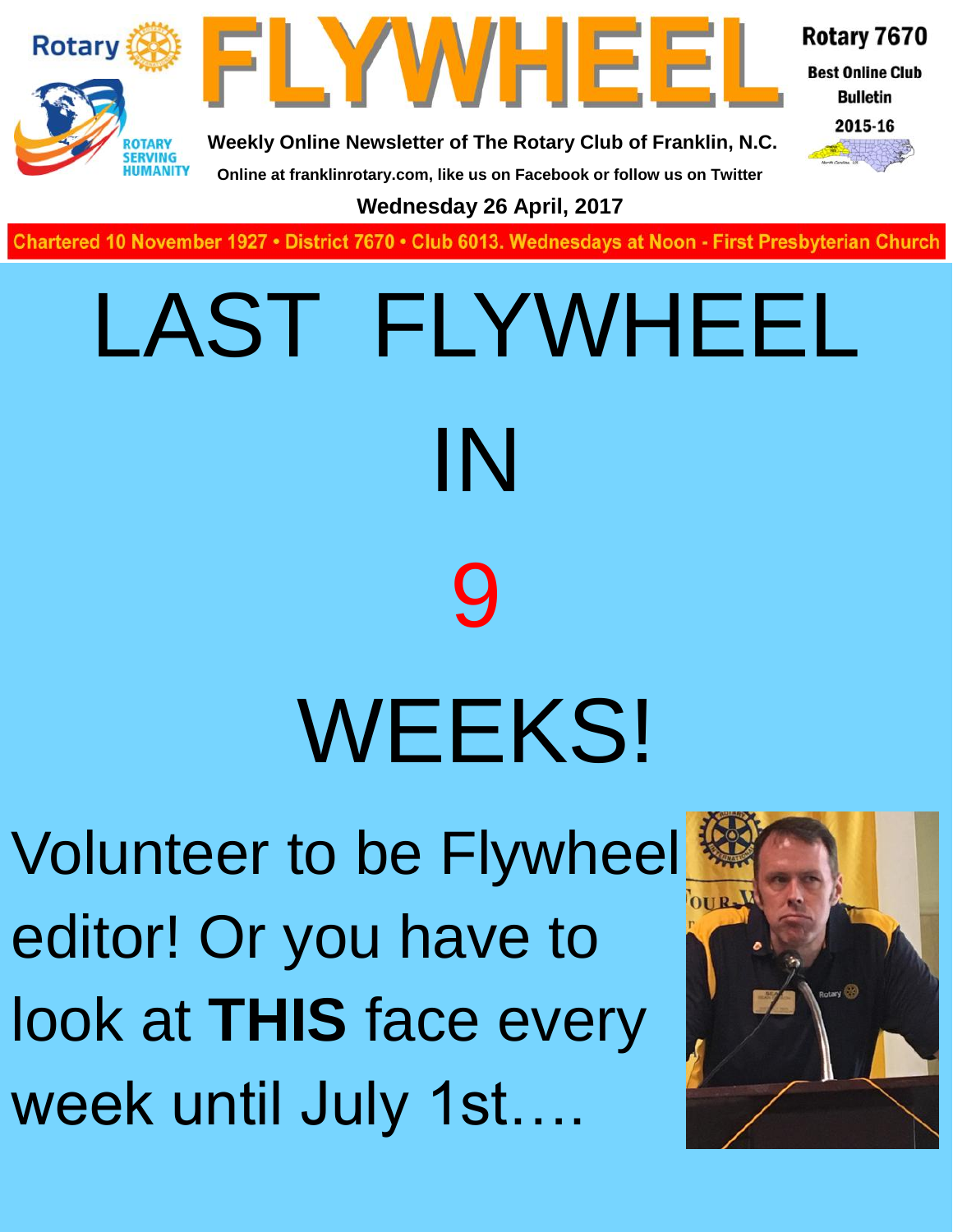



Rotary 7670

**Best Online Club Bulletin** 

2015-16

**Weekly Online Newsletter of The Rotary Club of Franklin, N.C. Online at franklinrotary.com, like us on Facebook or follow us on Twitter**

**Wednesday 26 April, 2017**

Chartered 10 November 1927 • District 7670 • Club 6013. Wednesdays at Noon - First Presbyterian Church

## **IF YOU WOULD STILL LIKE TO GO TO ATLANTA IN JUNE…..**

There are still some monies available to partially reimburse cost of convention registration. See President Lenny if you are interested. **Proud to say District 7670 is currently second in the WORLD on registrants for Atlanta RI Conference in June!**

# **Fred's Funnies**





So much to do... So little desire to do it.

**More Chuckles….**

**KEEP THE DREAM ALIVE HIT THE SNOOZE BUTTON.** 

## Fun fact!

When someone annoys you, it takes 42 muscles to frown but it only takes 4 to reach out and SLAP them.